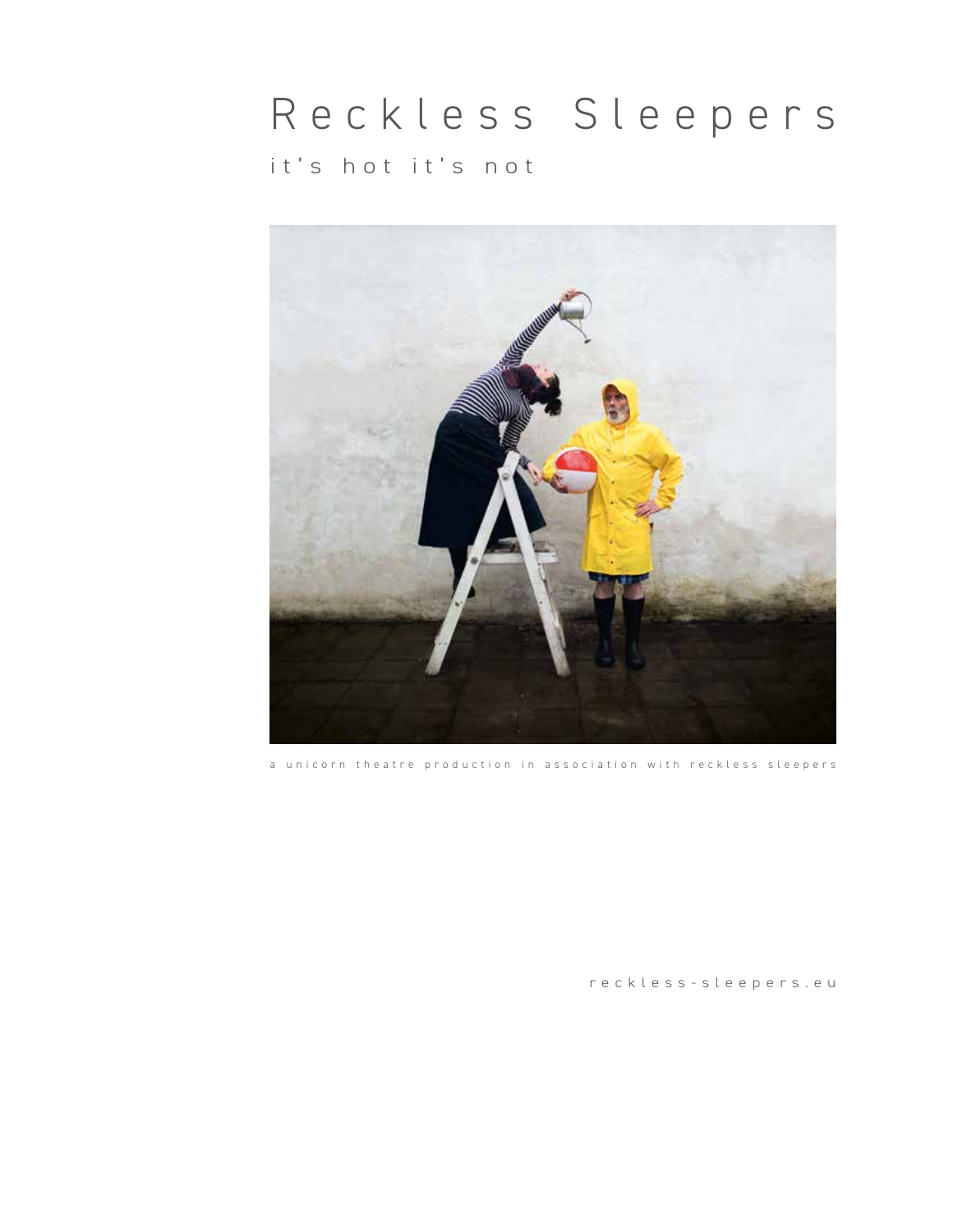# it's hot it's not



In January 2019 a plywood construction was installed in the Unicorn studio Theatre. A framework for all of the experiments, ideas, sequences, scenarios and objects that we'd accumulated during the research & development phases for its hot its not.

For most of that time we'd been a little obsessed by form, with how we perform, what behaviour would unite us as performers on stage. For some time we'd worked on imitating each others movements a back and forth of observing and replaying. Exaggerating the differences and nuances, so that a pair would exchange a set of gestures to evolve into something even more exaggerated and extreme, until it crashed, or span out of control or until a third person would walk into view and break the cycle, rescue the pair and bring in a new set of gestures to imitate.

We'd arrived with a rough order of events, somewhat structured by the run of the seasons, starting and ending with Spring. We'd invented some scenarios on paper that we thought might work within this plywood construction, so we tried these new sets of sequences out, some of them worked, some lay the foundations for new scenes, our playful experiments were starting to take shape.

We'd already had in mind to create a series of four big scenic images for each season, starting the construction of winter in autumn summer in spring…we reintroduced the foley sounds that we experimenting with back in 2017, we brought back "the fly" the noise of which led to the introduction of Baccara's "yes sir I can boogie"…

We had to play "Club Tropicana", (because it was Summer) we had to try "Singing in the rain"

By the 3rd week of devising and rehearsals we we'd produced a first draft, an order of events to be shown to a preview audience.

It's hot its not was born.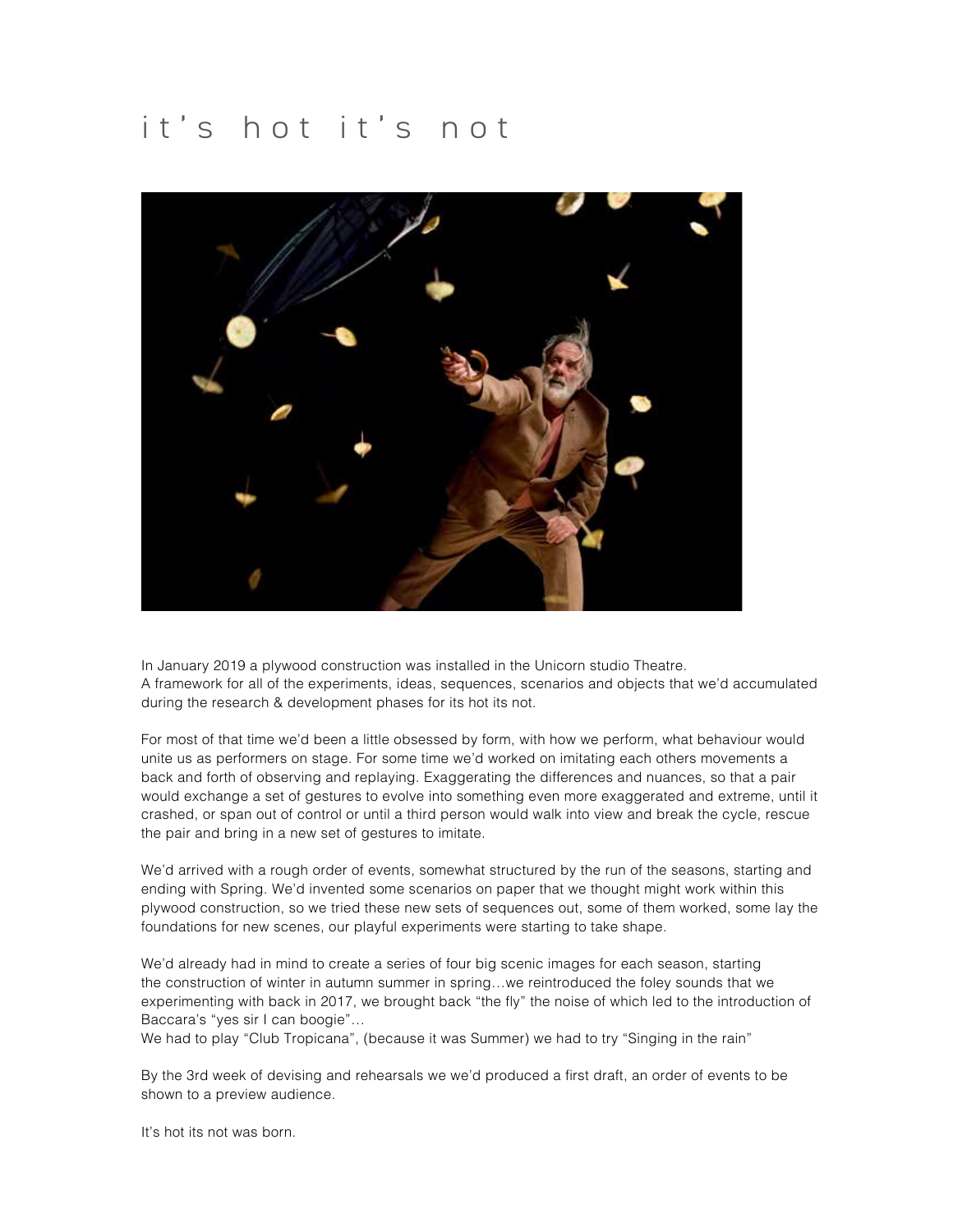#### [press reviews](http://press reviews)



[Is a 45 minute performance commissioned for children from 2 to 5, though certainly not limited to that age](https://docs.wixstatic.com/ugd/ffe471_4ba896213ebc4d75aa0d565760f0bbd9.pdf)  [group.."A babe in arms next to me seemed captivated and accompanying adults were enjoying it too.'](https://docs.wixstatic.com/ugd/ffe471_4ba896213ebc4d75aa0d565760f0bbd9.pdf)  ['Cleverly matched to its target audience. It could be the start of a lifetime of theatre going,.'](https://docs.wixstatic.com/ugd/ffe471_4ba896213ebc4d75aa0d565760f0bbd9.pdf)  [Howard Loxton | British Theatre Guide](https://docs.wixstatic.com/ugd/ffe471_4ba896213ebc4d75aa0d565760f0bbd9.pdf) 

['The mood is bright and cheerful, and the target audience is completely engaged throughout \[...\] Delightful.'](https://docs.wixstatic.com/ugd/ffe471_e1adcb8dea4b4f34b25bd20685687f68.pdf)  [Duska Radosavljevic | The Stage](https://docs.wixstatic.com/ugd/ffe471_e1adcb8dea4b4f34b25bd20685687f68.pdf)

[Confusion, disorientation and turbulence have never been more fun: the three actors — whose work is](https://docs.wixstatic.com/ugd/ffe471_cf7212bb089846b1afdd3531982f7a38.pdf)  superb — manage to transform clumsiness into a major highlight [...] Winds, monsoons and sunshine coexist [in forty-five minutes of pure fun.' Curious Mum](https://docs.wixstatic.com/ugd/ffe471_cf7212bb089846b1afdd3531982f7a38.pdf)

['It's not quite a dance show, although it is very physical. It's sort of visual comedy. But not quite slapstick](https://docs.wixstatic.com/ugd/ffe471_c6a3a601c70c4c5b872792a0484ba112.pdf)  [\[...\] Whatever it was, it was enjoyably bonkers.' The Family Stage](https://docs.wixstatic.com/ugd/ffe471_c6a3a601c70c4c5b872792a0484ba112.pdf)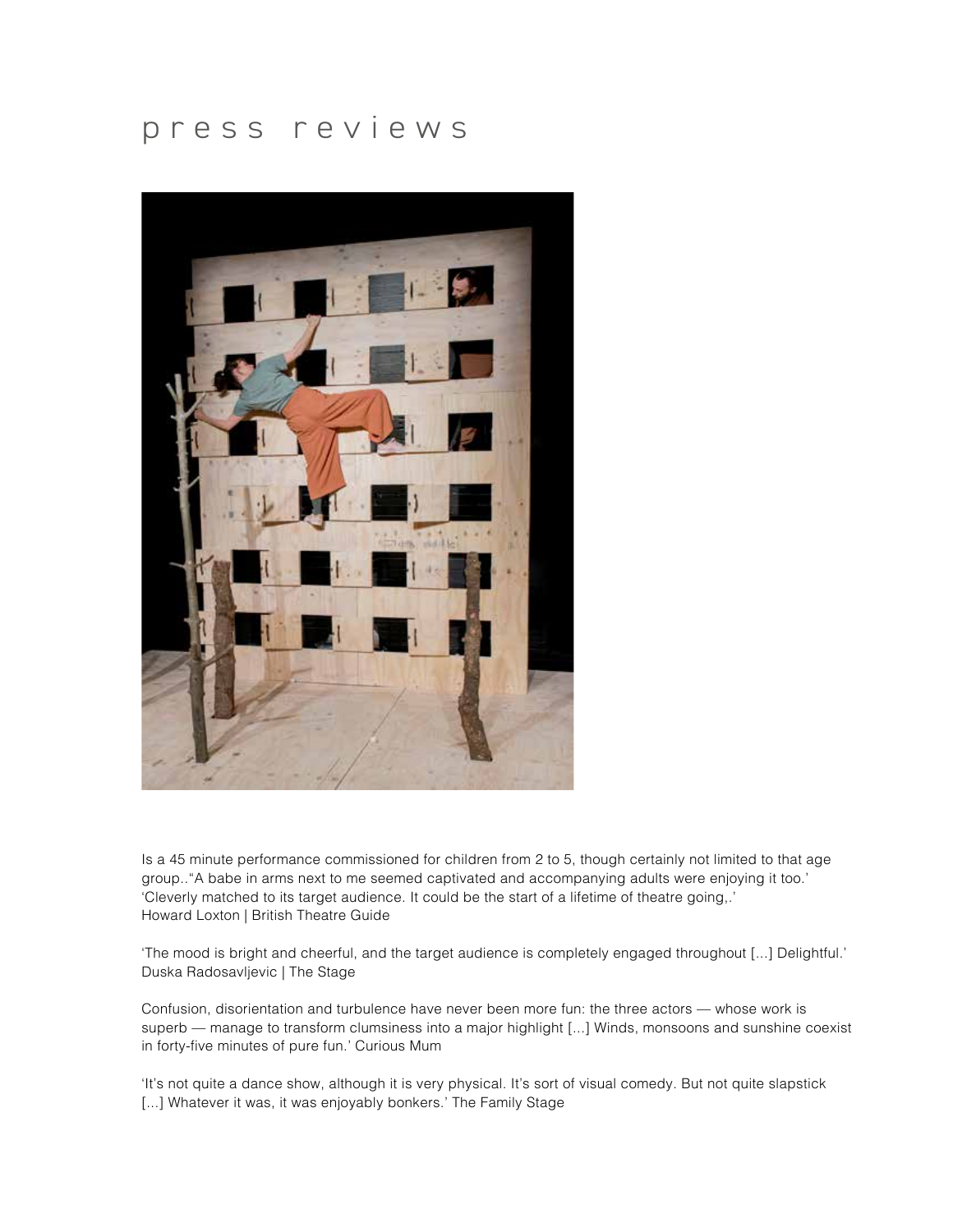### [audience feedback](https://docs.wixstatic.com/ugd/ffe471_6f9abb2898964e0d9b0e31540530f4f2.pdf)

The minimal raw plywood set was beautiful and managed to create the perfect landscape for your imagination to tell the story. The show and the set was full of playfulness and intrigue, little trapdoors and surprises. A completely unpatronising and refreshing way of presenting theatre to young people.

LOVED IT. At first I didn't realise there would be no dialogue at all (until the day before) and wondered if our 3 year old would stay in engaged but he was utterly enchanted. Personally I think it did what the best theatre should do (adult and children's) which is to expand our imaginative universe and show us a different way of looking at everyday things.

I thought it was entrancing-for both adults and the young children. It was innovative, simple in the imaginative clever use of props and staging and yet quite complex. The three actors were wonderful and it was amazing how they captivated the young audience without the use of any words. The children had to think about was going on, they could come to their own assumptions without any verbal leads from adults. We will definitely come to another show we really enjoyed the freshness, abstract openness, playfulness.

I thought the show was fantastic. I would like to see shows like that more often.



## media release

Reckless Sleepers is an extraordinary company who make work between visual art, dance & theatre. This surreal, funny & carefully crafted physical performance explores the weather in all its forms & takes delight in discovering the world anew & how we experience it differently, wherever we are.

It's Hot, It's Not plays with the idea of accumulation and cause and effect. Gestures, movements and objects move in and out of focus; they get collected, they get bigger, they get smaller, they evolve into something else. Ideas and stories appear and disappear, like a child looking up at the clouds and noticing what they look like, what they imagine them to be, what they could be - and then the wind changes and the next formation appears, and the game begins again.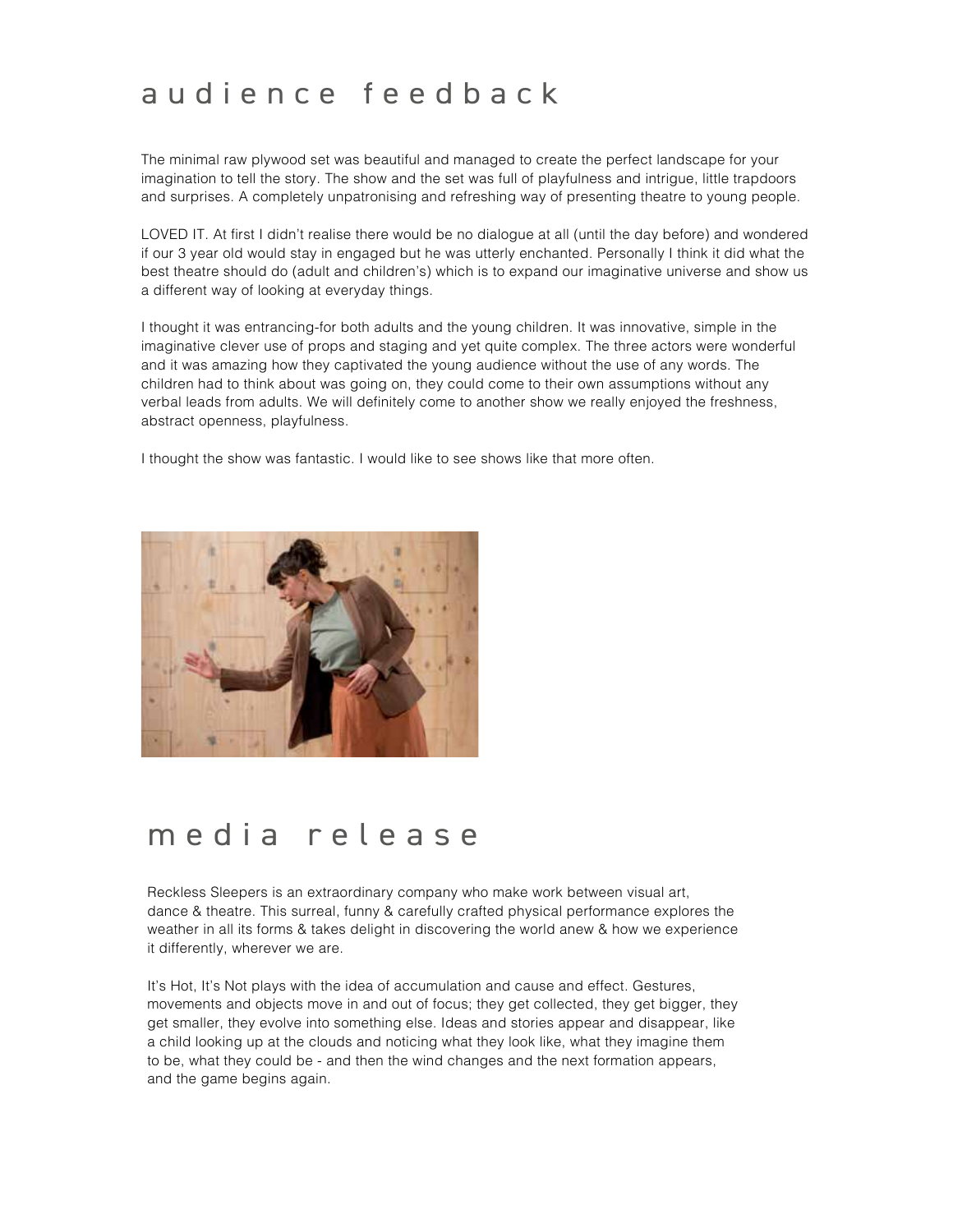

# publicity copy

Why is it that sometimes I'm hot but you're cold? Why are there puddles and sometimes not? How can it be sunny and rainy all at once and also not at all? And if it's summer here, why is it winter there?

Some call it our nation's obsession but where would we be without the weather? It's Hot, It's Not is a celebration of climatic elements by the major international performance company Reckless Sleepers, renowned for creating bold, innovative and, above all, original work.

This surreal, funny and carefully crafted physical performance explores the weather in all its forms from summer to autumn, winter to spring and takes delight in discovering the world anew and how we experience it differently, wherever we are.

Reckless Sleepers' work sits somewhere between visual art, dance and theatre. Formed in 1988, and taking its name from a painting by the Belgian surrealist Rene Magritte, the company of 12 artists of specialisms in visual art, dance and theatre make work that collides these disciplines to create new worlds out of the debris.

Age guide: 2 – 5 / Duration: approx 45 mins /

A Unicorn production in association with Reckless Sleepers

| website              | www.reckless-sleepers.eu               |
|----------------------|----------------------------------------|
| hi resolution images | Flickr album                           |
| full length video    | https://vimeo.com/326095472/d4ab1cf81c |
| twitter              | @RecklessSleeper                       |
| instagram            | #recklesssleepers                      |

logos